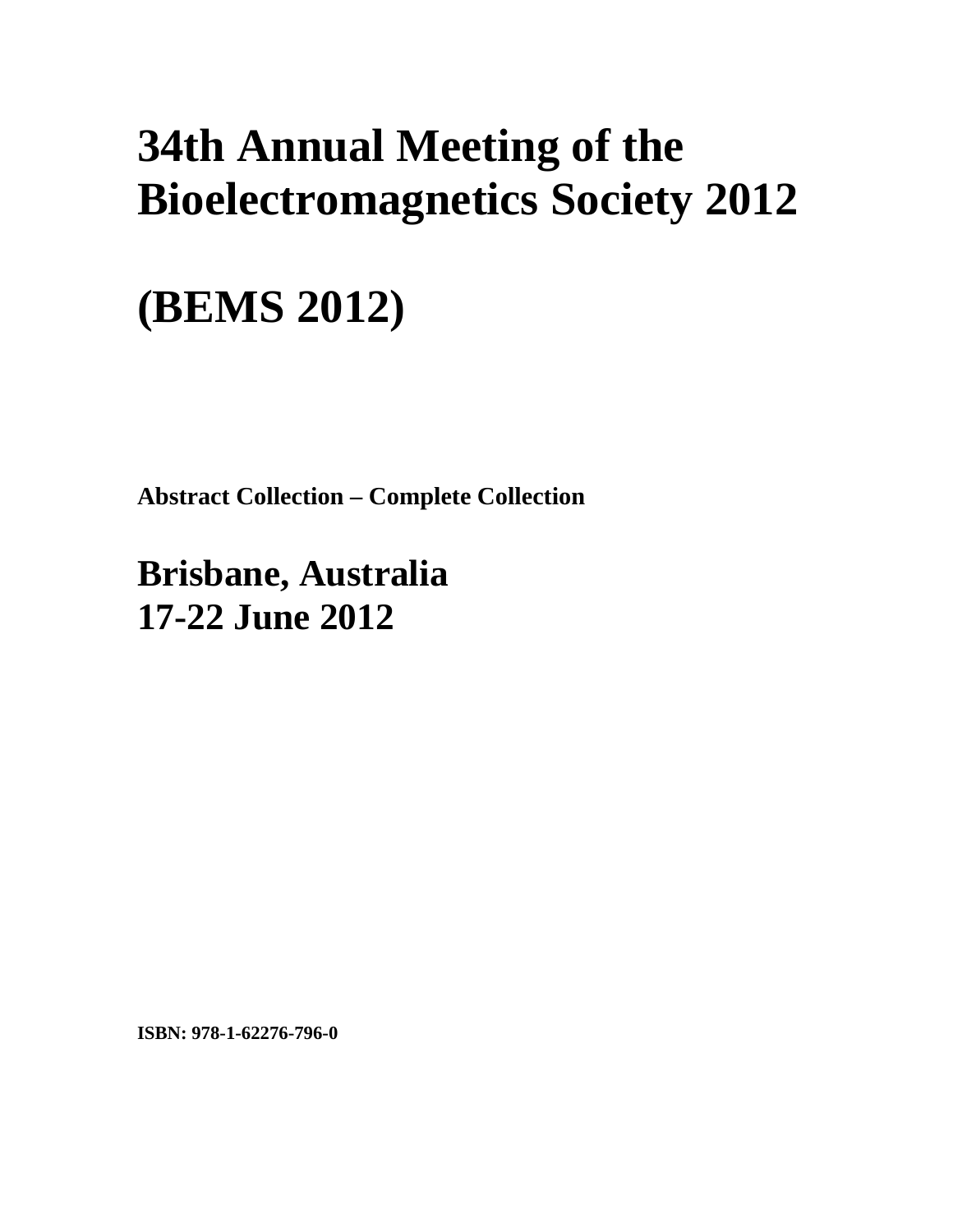**Printed from e-media with permission by:** 

Curran Associates, Inc. 57 Morehouse Lane Red Hook, NY 12571



**Some format issues inherent in the e-media version may also appear in this print version.** 

Copyright© (2012) by the Bioelectromagnetics Society All rights reserved.

Printed by Curran Associates, Inc. (2013)

For permission requests, please contact the Bioelectromagnetics Society at the address below.

Bioelectromagnetics Society 2414 Cobblestone Way Frederick, MD 21702-2626

Phone: (301) 663-4252 Fax: (301) 694-4948

www.bioelectromagnetics.org

# **Additional copies of this publication are available from:**

Curran Associates, Inc. 57 Morehouse Lane Red Hook, NY 12571 USA Phone: 845-758-0400 Fax: 845-758-2634 Email: curran@proceedings.com Web: www.proceedings.com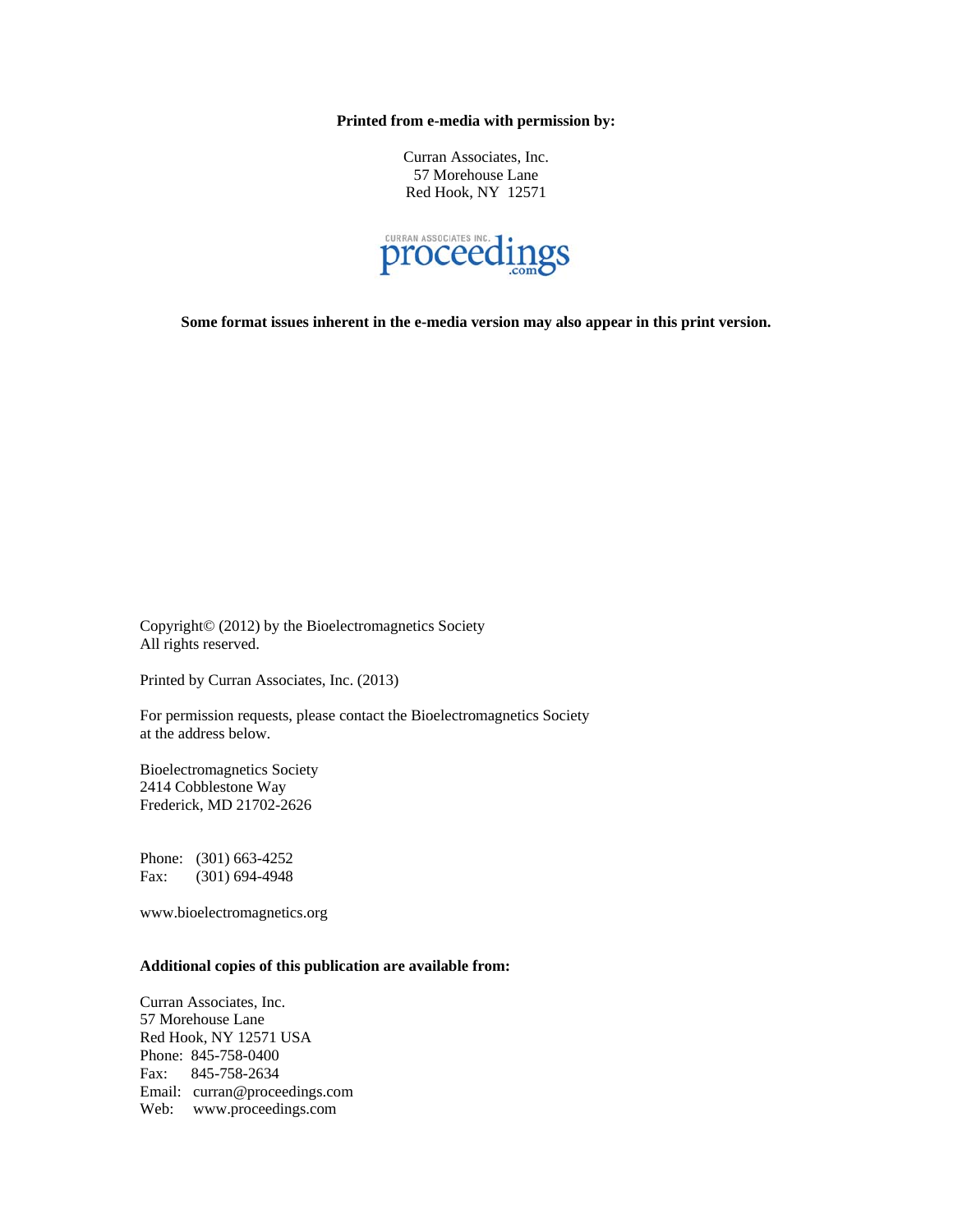# **TABLE OF CONTENTS**

#### **SESSION: PLENARY 1**

| Michael Repacholi |  |
|-------------------|--|
|                   |  |
| Carl Blackman     |  |

#### **SESSION: O1 – EPIDEMIOLOGY**

| <b>MOBILE PHONE USE AND INCIDENCE OF GLIOMA IN THE NORDIC COUNTRIES 1979–2008: DO</b>                              |  |
|--------------------------------------------------------------------------------------------------------------------|--|
|                                                                                                                    |  |
| Isabelle Deltour, Anssi Auvinen, Maria Feychting, Christoffer Johansen, Lars Klaeboe, Risto Sankila, Joachim Schuz |  |
|                                                                                                                    |  |
| Aslak Poulsen, Patrizia Frei, Christoffer Johansen, Jørgen Olsen, Marianne Steding-Jessen, Joachim Schuz           |  |
| A NEW TOOL FOR COMPARING BRAIN CANCER TRENDS BETWEEN REGISTRY DATA AND MOBILE                                      |  |
|                                                                                                                    |  |
| Vitas Anderson, Jack Rowley                                                                                        |  |
|                                                                                                                    |  |
|                                                                                                                    |  |

*Mary Redmayne, Euan Smith, Michael Abramson* 

# **SESSION: O2 – RF DOSIMETRY – EMISSIONS I**

| Sam Aerts, Dirk Deschrijver, Wout Joseph, Leen Verloock, Francis Goeminne, Luc Martens, Tom Dhaene |  |
|----------------------------------------------------------------------------------------------------|--|
|                                                                                                    |  |
| Wout Joseph, Leen Verloock, Francis Goeminne, Gunter Vermeeren, Luc Martens                        |  |
|                                                                                                    |  |
| Wout Joseph, Francis Goeminne, Gunter Vermeeren, Leen Verloock, Luc Martens                        |  |
|                                                                                                    |  |
| Davide Colombi, Björn Thors, Tomas Persson, Christer Tornevik, Anders Furuskär                     |  |

# **SESSION: O3 – IN-VITRO**

| DNA MICROARRAY ANALYSIS OF KERATINOCYTE GENE EXPRESSION AFTER EXPOSURE TO 60-                    |  |
|--------------------------------------------------------------------------------------------------|--|
|                                                                                                  |  |
| Denis Habauzit, Catherine Le Quément, Maxim Zhadobov, Ronan Sauleau, Denis Michel, Yves Le Dréan |  |
| NANOELECTROPULSE STIMULATION OF CATECHOLAMINE RELEASE FROM ADRENAL                               |  |
|                                                                                                  |  |
| Gale Craviso, Robert Wiese, Sudhata Shrestha, Indira Chatterjee, P. Thomas Vernier               |  |
| THE BIOLOGICAL CONSEQUENCES OF ELEVATED GAMMA-H2AX FOCI FORMATION IN HUMAN                       |  |
|                                                                                                  |  |
| Shanshan Xu, Guangdi Chen, Chunjing Chen, Chuan Sun, Zhengping Xu                                |  |
|                                                                                                  |  |

#### **SESSION: O4 – RF DOSIMETRY – EMISSIONS II**

| EMF SAFETY OF REMOTELY DETONATED IMPROVISED EXPLOSIVE DEVICE (IED) JAMMING                                        |  |
|-------------------------------------------------------------------------------------------------------------------|--|
|                                                                                                                   |  |
| Marthinus Van Wyk, Max Birch                                                                                      |  |
| THE IMPACT OF ANATOMICAL DIFFERENCES ON ABSORBED ENERGY FROM EXPOSURE TO                                          |  |
|                                                                                                                   |  |
| Fatemeh Adibzadeh, Jurriaan Bakker, Maarten Paulides, Gerard Van Rhoon                                            |  |
|                                                                                                                   |  |
| Joe Wiart, Emmanuelle Conil, Sylvain Grand, Thierry Sarrebourse, Abdelhamid Hadjem, Nadege Varsier, Azeddine Gati |  |
|                                                                                                                   |  |
| Stefan Cecil, Georg Neubauer                                                                                      |  |
|                                                                                                                   |  |
| Amal Ghanmi, Nadege Varsier, Abdelhamid Hadjem, Emmanuelle Conil, Odile Picon, Joe Wiart                          |  |
| AN EXPERIMENTAL VALIDATION OF A SAR-PROBE CALIBRATION SYSTEM USING A REFERENCE                                    |  |
|                                                                                                                   |  |
| Nozomu Ishii, Yukihiro Miyota, Lira Hamada, Soichi Watanabe                                                       |  |
|                                                                                                                   |  |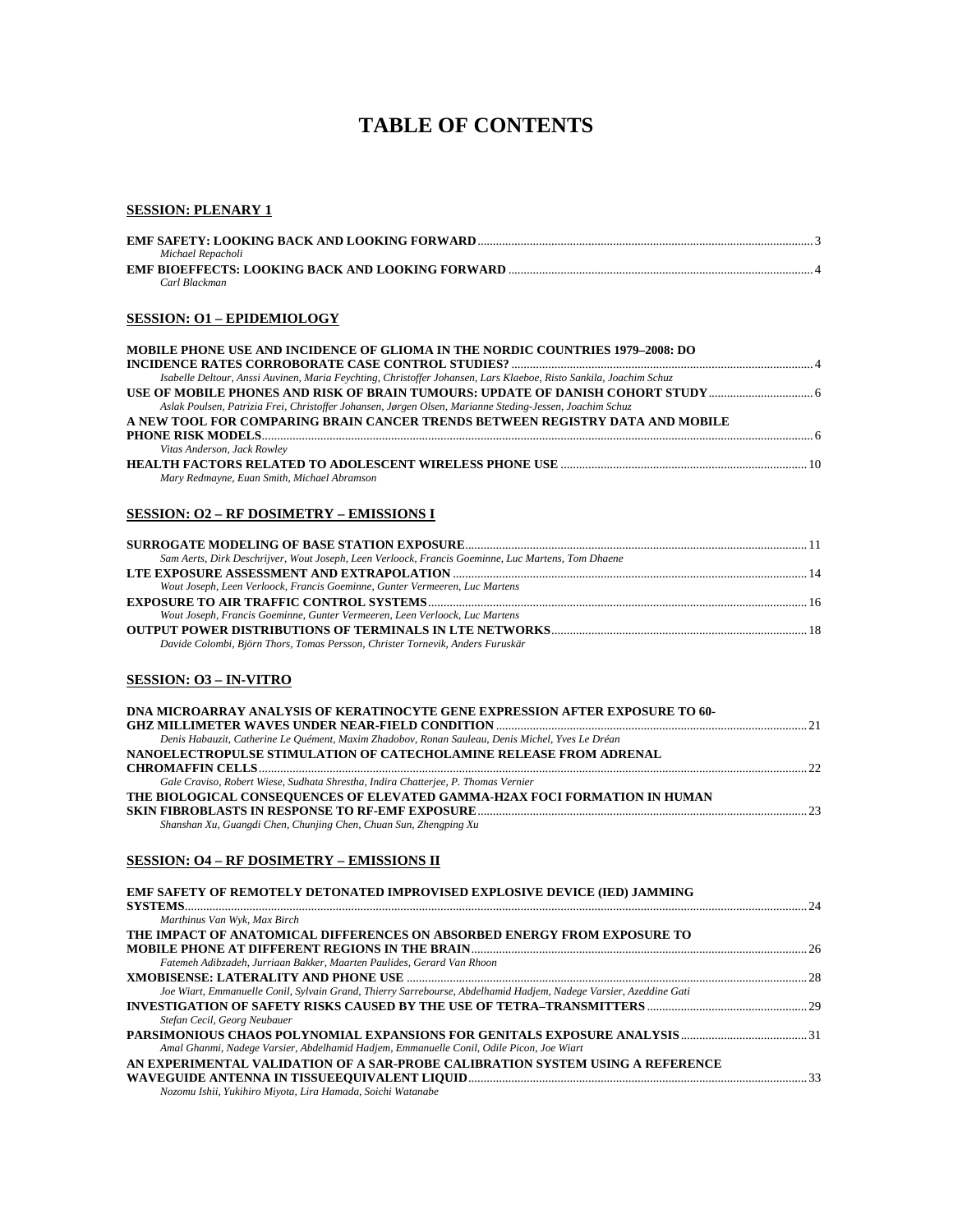# **SESSION: TI – SCIENCE & MEDIA**

| INDUSTRY PERSPECTIVE ON MEDIA REPORTS WITH POTENTIAL TO DAMAGE REPUTATION 35                                                                     |    |
|--------------------------------------------------------------------------------------------------------------------------------------------------|----|
| Roslyn Young                                                                                                                                     |    |
| Rodney Croft                                                                                                                                     |    |
| Leigh Dayton                                                                                                                                     |    |
| SESSION: UQ – BIOELECTROMAGNETICS RESEARCH AT UNIVERSITY OF QUEENSLAND – MRI                                                                     |    |
| <b>DOSIMETRY</b>                                                                                                                                 |    |
| <b>Stuart Crozier</b>                                                                                                                            |    |
| <b>SESSION: PLENARY 2</b>                                                                                                                        |    |
|                                                                                                                                                  |    |
| Lluis M. Mir, Aude Silve, Marie Breton                                                                                                           |    |
| Andrei Pakhomov, Iurii Semenov, Mikhail Rassokhin, Angela Bowman, Raminta Rodaite-Riševiciene, Betsy Gregory, Shu Xiao,                          |    |
| Olga Pakhomova                                                                                                                                   |    |
| P. Thomas Vernier                                                                                                                                |    |
| <b>SESSION: PA - POSTER SESSION A + MORNING REFRESHMENTS</b>                                                                                     |    |
| POPULATION EXPOSURE AND RADIOFREOUENCY COVERAGE OF GSM AND UMTS MOBILE PHONE                                                                     |    |
| Rene De Seze, François Gaudaire, Patrice Cagnon, Georges Thuroczy, Brahim Selmaoui, Paul Mazet, Samuel Mauger, Jean-<br>Benoit Agnani            |    |
| DESIGN AND ANALYSIS OF AN IMPLANTABLE ANTENNA FOR WIRELESS BODY AREA NETWORK                                                                     |    |
| Soonyong Lee, Kyeol Kwon, Sungjin Kim, Suwhan Kim, Jaehoon Choi                                                                                  |    |
| ACTION OF THE STATIC MAGNETIC FIELDS ON THE ANTIOXIDANT ACTIVITY IN THE                                                                          |    |
| Marek Glinka, Stanislaw Gawron, Aleksander Sieron, Katarzyna Pawlowska-Goral, Grzegorz Cieslar, Karolina Sieron-Stoltny                          |    |
| SAR REDUCTION TECHNIQUE BY THE HIGH IMPEDANCE SURFACE USING THE ARTIFICIAL                                                                       |    |
| Seungwoo Lee, Nam Kim                                                                                                                            |    |
| OCCUPATIONAL EXPOSURE TO STATIC MAGNETIC FIELDS DURING THE OPERATION OF 3.0 T MR                                                                 |    |
| Sachiko Yamaguchi-Sekino, Shinya Imai, Shuhei Izawa, Tsutomu Okuno                                                                               |    |
| Pawel Bienkowski, Tomasz Dlugosz, Hubert Trzaska                                                                                                 |    |
|                                                                                                                                                  |    |
| Jack Rowley, Ken Joyner                                                                                                                          |    |
| COIL DESIGN AND DOSIMETRIC ANALYSIS OF A WIRELESS ENERGY TRANSMISSION EXPOSURE<br><b>SYSTEM FOR IN VITRO STUDY.</b>                              | 52 |
| Kohei Mizuno, Junji Miyakoshi, Naoki Shinohara<br>IMPROVING THE COMPUTATIONAL SPEED IN LOW-FREQUENCY ELECTROMAGNETIC                             |    |
| Ilkka Laakso, Akimasa Hirata                                                                                                                     |    |
| IN VIVO IMMUNOTOXIC ASSESSMENT FOR RADIO FREQUENCY ELECTROMAGNETIC FIELD WITH                                                                    |    |
| Shin Ohtani, Akira Ushiyama, Machiko Maeda, Yuki Ogasawara, Naoki Kunugita, Jianging Wang, Kazuyuki Ishii                                        |    |
| COMPARISON OF SPECIFIC ABSORPTION RATE (SAR) INDUCED IN BRAIN TISSUES OF CHILD AND                                                               |    |
| Mai Lu, Shoogo Ueno<br>MEASUREMENT AND SIMULATION OF RADIOFREQUENCY EMISSIONS FROM                                                               |    |
|                                                                                                                                                  |    |
| Phillip Knipe, Philip Jennings<br>RECALL ACCURACY OF LATERALITY OF MOBILE PHONE CALL: A VALIDATION STUDY USING                                   |    |
|                                                                                                                                                  |    |
| Kosuke Kiyohara, Kanako Wake, Soichi Watanabe, Takuji Arima, Daisuke Furushima, Yasuto Sato, Noriko Kojimahara, Masao<br>Taki, Naohito Yamaguchi |    |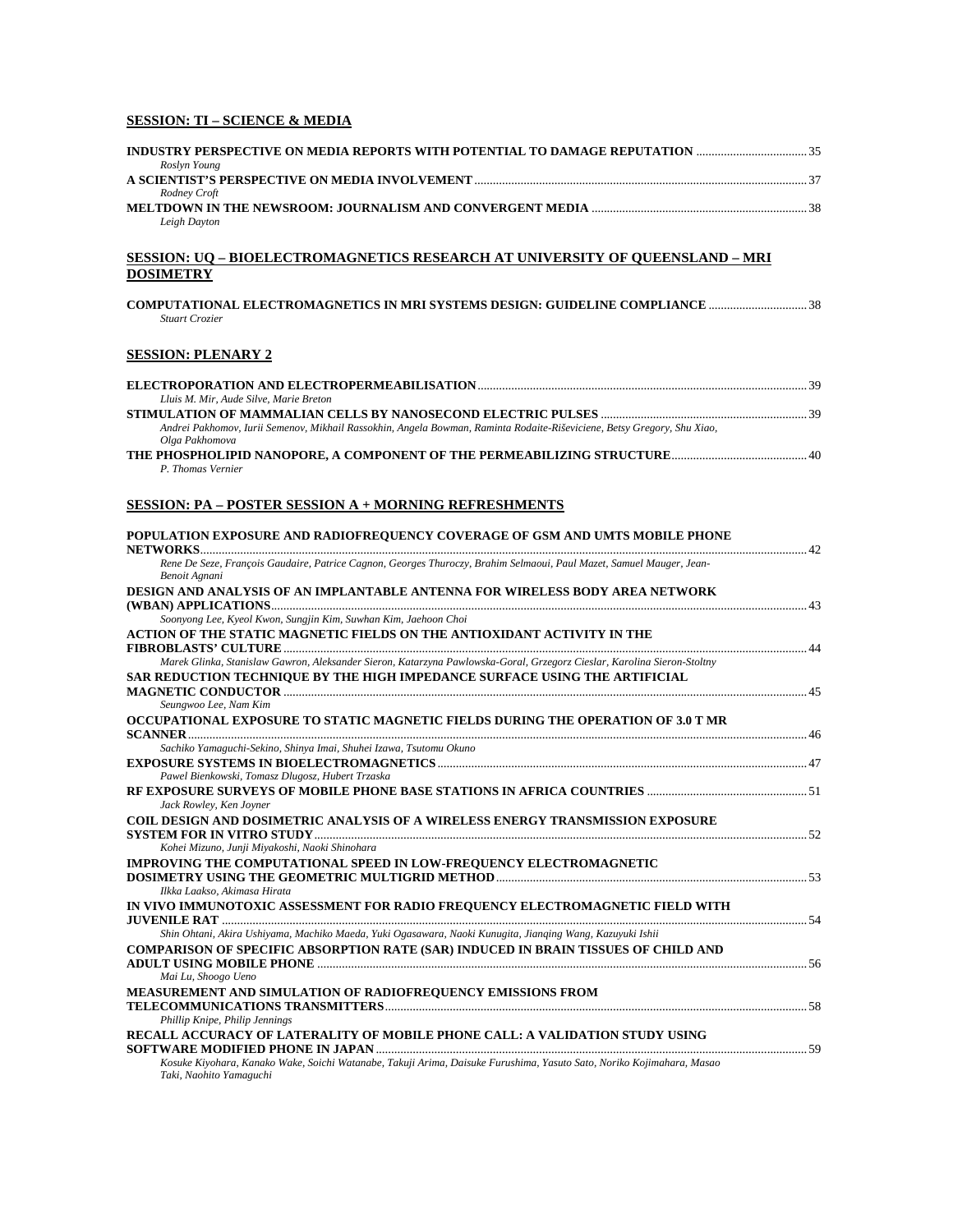| EFFECTS OF SIMULTANEOUS COMBINED EXPOSURE TO CDMA AND WCDMA ELECTROMAGNETIC                                                                                                                 |  |
|---------------------------------------------------------------------------------------------------------------------------------------------------------------------------------------------|--|
| Yeung Bae Jin, Hyung-Do Choi, Jeong-Ki Pack, Nam Kim, Yun-Sil Lee                                                                                                                           |  |
| EXPOSURE ASSESSMENT OF THE LOW FREQUENCY MAGNETIC FIELDS PRODUCED BY GSM                                                                                                                    |  |
| Carolina Calderon, Darren Addison, Terry Mee, Richard Findlay, Myron Maslanyj                                                                                                               |  |
| Mi-Na Hong, Hyung-Chul Lee, Yun-Sil Lee, Yoon-Myung Gimm, Sung Ho Myung, Jae-Seon Lee                                                                                                       |  |
| ANALYSIS OF THE INFLUENCE OF THE HOMOGENIZATION OF VISCERAL TISSUES ON THE SAR                                                                                                              |  |
| Abdelhamid Hadjem, Emmanuelle Conil, Nadege Varsier, Tomoaki Nagaoka, Soichi Watanabe, Joe Wiart                                                                                            |  |
| CELLULAR PSYCHOLOGY: DEFINED ON AN EXTERIOR ALGEBRA USING COMPLEX NUMBERS, IT                                                                                                               |  |
|                                                                                                                                                                                             |  |
| Pierre Le Chapellier, Badri Matta                                                                                                                                                           |  |
| Greg Gajda, Eric Lemay, Art Thansandote<br>USING MODEL ORGANISM SACCHAROMYCES CEREVISIAE TO EVALUATE THE EFFECTS OF ELF-                                                                    |  |
| Guangdi Chen, Deqiang Lu, Huai Chiang, Dariusz Leszczynski, Zhengping Xu                                                                                                                    |  |
| PRENATAL WHOLE-BODY EXPOSURE TO ELECTROMAGNETIC FIELD DOES NOT INFLUENCE                                                                                                                    |  |
| Koji Murono, Kazuhito Sasaki, Hironori Yamaguchi, Hiroharu Yamashita, Jianqing Wang, Shoogo Ueno, Hirokazu Nagawa, Joji<br>Kitayama                                                         |  |
| GENE EXPRESSION ANALYSIS OF APOPTOSIS PATHWAY IN HELA S3 CELLS SUBJECTED TO 5 NS                                                                                                            |  |
| Misako Yano, Masaya Morodomi, Keisuke Abe, Sunao Katsuki, Hidenori Akiyama                                                                                                                  |  |
| Jonna Wilen, David Eriksson, Kjell Hansson Mild, Torgny Stigbrand                                                                                                                           |  |
|                                                                                                                                                                                             |  |
| Kensuke Sasaki, Kanako Wake, Soichi Watanabe                                                                                                                                                |  |
| MOBILE PHONE USERS KNOWLEDGE OF SPECIFIC ABSORPTION RATE (SAR) - AN                                                                                                                         |  |
| Jack Rowley, Chris Althaus, Michael Milligan, Dagmar Wiebusch                                                                                                                               |  |
| INFLUENCE OF AN HFEMF AT 2.45 GHZ ON MIGRATION POTENCY IN NEUTROPHIL-LIKE                                                                                                                   |  |
| Eijiro Narita, Tomonori Sakurai, Yukihisa Suzuki, Masao Taki, Junji Miyakoshi                                                                                                               |  |
| NUMERICAL ESTIMATION ON ACTIVE IMPLANTABLE MEDICAL DEVICE EMI DUE TO MAGNETIC                                                                                                               |  |
|                                                                                                                                                                                             |  |
| Takashi Hikage, Yoshifumi Kawamura, Toshio Nojima                                                                                                                                           |  |
| ELECTROMAGNETIC POWER DENSITY AND SAR FROM MULTIBAND-SECTOR MOBILE BASE                                                                                                                     |  |
| Junji Higashiyama, Yoshiaki Tarusawa, Teruo Onishi                                                                                                                                          |  |
|                                                                                                                                                                                             |  |
| Marjorie Jala, Emmanuelle Conil, Nadege Varsier, Abdelhamid Hadjem, Joe Wiart, Éric Moulines, Céline Lévy-Leduc<br>EFFECTS OF EXPOSURE TO INTERMEDIATE FREQUENCY MAGNETIC FIELDS ON NEURITE |  |
|                                                                                                                                                                                             |  |
| Junji Miyakoshi, Eijiro Narita, Tomonori Sakurai, Naoki Shinohara                                                                                                                           |  |
| EFFECTS OF EXPOSURE TO 21KHZ MAGNETIC FIELDS ON ESTROGEN-REGULATED GENE                                                                                                                     |  |
| Yuki Ogasawara, Masateru Ikehata, Sachiko Yoshie, Yukihisa Suzuki, Satoshi Nakasono, Chiyoji Ohkubo, Kazuyuki Ishii                                                                         |  |
| Suk Won Min, Eung Sik Kim                                                                                                                                                                   |  |
| DEVELOPMENT OF A DUAL CHAMBER REAL-TIME BIOLUMINESCENCE DETECTION SYSTEM TO                                                                                                                 |  |
| Esther Kim, Astrid Chamson-Reig, Michelle Belton, Jeffrey Carson                                                                                                                            |  |
| EFFECTS OF ANATOMICAL STRUCTURES OF PREGNANT FEMALE MODELS ON THE ESTIMATED                                                                                                                 |  |
| Tomoaki Nagaoka, Kazuyuki Saito, Masaharu Takahashi, Koichi Ito, Soichi Watanabe                                                                                                            |  |
| THE EFFECT OF ELF ELECTRIC FIELDS ON IMPLANTABLE CARDIOVERTER DEFIBRILLATORS                                                                                                                |  |
| Jarold A. González, Hiroo Tarao, Leena Korpinen                                                                                                                                             |  |
| 3D CALCULATION OF EM FIELD EXPOSURE AND PROTECTION AREAS AROUND AMATEUR RADIO                                                                                                               |  |
| Mario Pauli, Malgorzata Janson, Thorsten Kayser, Werner Wiesbeck                                                                                                                            |  |
| ON THE REDUCTION OF TRANSMIT B1 NON-UNIFORMITY AND SAR USING A SINGLE-LOOP                                                                                                                  |  |
| Feng Liu, Jin Jin, Mingyan Li, Adnan Trakic, Ewald Weber, Stuart Crozier                                                                                                                    |  |
| CURRENT DISTRIBUTION IN THE BRAIN IN TRANSCRANIAL MAGNETIC STIMULATION USING                                                                                                                |  |
|                                                                                                                                                                                             |  |
|                                                                                                                                                                                             |  |

*Masaki Sekino, Takuya Kato, Taiga Matsuzaki, Atsushi Nishikawa, Youichi Saitoh, Hiroyuki Ohsaki*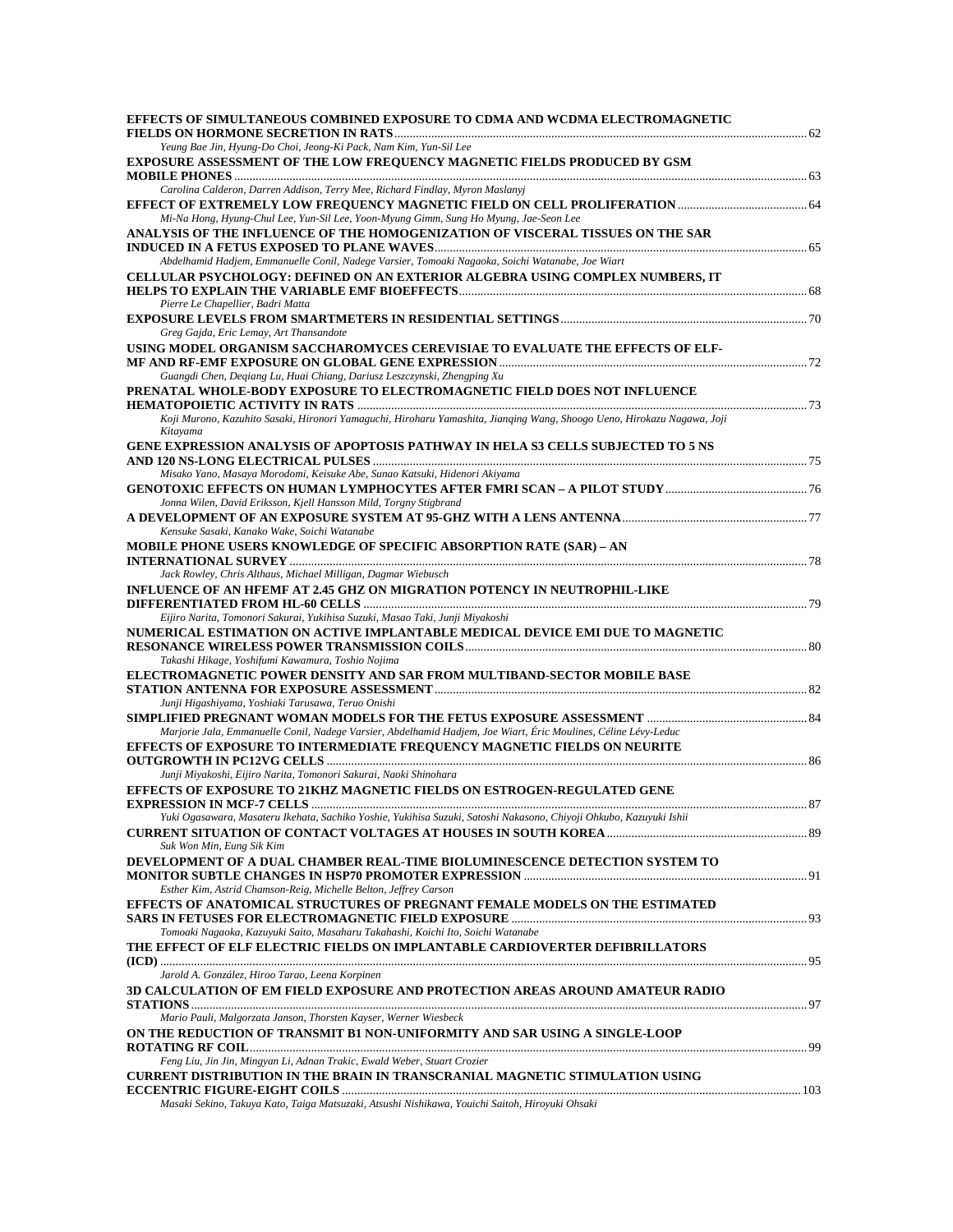| Dominique Picard, Dragan Jovanovic, Luce Fouquet, Sébastien Chauvin                                                                                                                                                              |  |
|----------------------------------------------------------------------------------------------------------------------------------------------------------------------------------------------------------------------------------|--|
| EFFECTS OF WHOLE BODY EXPOSURE OF 915 MHZ RFID ON SECRETARY FUNCTION OF THYROID                                                                                                                                                  |  |
|                                                                                                                                                                                                                                  |  |
| Young Hwan Ahn, Hae Sun Kim, Man Jeung Paik, Gwang Lee, Yun-Sil Lee, Nam Kim, Hyung-Do Choi, Byung Chan Kim, Jeong-<br>Ki Pack                                                                                                   |  |
| RESEARCH ON THE ROLE OF SYNAPSIN I PHOSPHORYLATION IN THE ABNORMALITY OF AMINO                                                                                                                                                   |  |
|                                                                                                                                                                                                                                  |  |
| Xiangjun Hu                                                                                                                                                                                                                      |  |
| <b>ENHANCED PROLIFERATION OF HELA S3 CELLS SUBJECTED TO NARROWBAND PULSED</b>                                                                                                                                                    |  |
|                                                                                                                                                                                                                                  |  |
| Nobuko Tanaka, Masahiko Yano, Chiharu Matsumoto, Keisuke Abe, Sunao Katsuki, Hidenori Akiyama                                                                                                                                    |  |
|                                                                                                                                                                                                                                  |  |
| Kanako Wake, Tomoyuki Nojima, Soichi Watanabe, Osamu Hashimoto, Yukihisa Suzuki, Masao Taki, Chiyoji Ohkubo                                                                                                                      |  |
|                                                                                                                                                                                                                                  |  |
| Mingyeong Seo, Ji-Yeon Mun, Soon-Ik Jeon, Hyung-Do Choi, Jeong-Ki Pack                                                                                                                                                           |  |
| <b>TRANSIENT BEHAVIOUR OF TWO DOSIMETRIC PROBES: GSM MOBILE PHONES SAR</b>                                                                                                                                                       |  |
|                                                                                                                                                                                                                                  |  |
| Dominique Picard                                                                                                                                                                                                                 |  |
| <b>CONSTRUCTION OF A CALCULATION MODEL OF A TABLET COMPUTER FOR SAR EVALUATIONS  114</b>                                                                                                                                         |  |
| Kensuke Tanaka, Akihiro Tateno, Kazuyuki Saito, Masaharu Takahashi, Koichi Ito                                                                                                                                                   |  |
|                                                                                                                                                                                                                                  |  |
| Dong-Geun Choi, Jaehoon Choi                                                                                                                                                                                                     |  |
| ANALYSIS OF MAGNETIC FIELD DISTRIBUTION UNDER EHV AND HV DOUBLE-CIRCUIT POWER                                                                                                                                                    |  |
|                                                                                                                                                                                                                                  |  |
| Takashi Matsumoto, Hitoshi Hirata, Hiroo Tarao, Noriyuki Hayashi, Katsuo Isaka                                                                                                                                                   |  |
| 1,763 MHZ RADIOFREQUENCY RADIATION ACTS ON INDUCTION OF GROWTH FACTORS VIA                                                                                                                                                       |  |
|                                                                                                                                                                                                                                  |  |
| Kyu-Tae Kim, Sun-Young Yoon, Seong-Jin Jo, Gahee Park, Woosung Chung, Oh-Sang Kwon, Woong-Yang Park                                                                                                                              |  |
| STOCHASTIC RESONANCE AND BROWNIAN MOTION FOR THE REDUCTION OF SUDDEN INFANT                                                                                                                                                      |  |
|                                                                                                                                                                                                                                  |  |
| $\Delta$ denotes the contract of the contract of the contract of the contract of the contract of the contract of the contract of the contract of the contract of the contract of the contract of the contract of the contract of |  |

#### *Adan Cervantes*

# **SESSION:O5 – DOSIMETRY MRI**

| Valerio De Santis, Mark Douglas, Jagadish Nadakuduti, Stefan Benkler, Niels Kuster                             |            |
|----------------------------------------------------------------------------------------------------------------|------------|
| IMPROVED ASSESSMENT OF COMPLIANCE WITH ELECTROMAGNETIC EXPOSURE LIMITS UP TO                                   |            |
|                                                                                                                | $\sim$ 123 |
| Valerio De Santis, Mark Douglas, Jagadish Nadakuduti, Stefan Benkler, Niels Kuster                             |            |
| <b>HEALTH CARE PERSONNEL EXPOSURE TO STATIC MAGNETIC FIELDS VERSUS TYPE OF</b>                                 |            |
|                                                                                                                | 125        |
| Jolanta Karpowicz                                                                                              |            |
| INTRACEPHALIC VERSUS EXTRACEPHALIC ELECTRODE MONTAGES DURING TRASCRANIAL                                       |            |
|                                                                                                                |            |
| Marta Parazzini, Elena Rossi, Serena Fiocchi, Ilaria Liorni, Alberto Priori, Paolo Ravazzani                   |            |
| A STUDY ON DIELECTRIC MEASUREMENT METHODS FROM INTERMEDIATE FREQUENCIES TO                                     |            |
|                                                                                                                | 129        |
| Soichi Watanabe, Kensuke Sasaki, Maya Mizuno, Kanako Wake, Kaori Fukunaga, Haruki Segawa, Yuta Ishimura, Osamu |            |
| Hashimoto                                                                                                      |            |
| INHOMOGENEITY IN MAGNETIC FIELDS OF INCUBATORS IS A CONFOUNDER FOR BIOLOGICAL                                  |            |
|                                                                                                                |            |

*Lucas Portelli, Theodore Schomay, Frank Barnes* 

# **SESSION: O6 - ELECTROPORATION**

| MOLECULAR DYNAMICS SIMULATIONS OF IONIC TRANSPORT IN POPC FIELD-STABILIZED                                                    |  |
|-------------------------------------------------------------------------------------------------------------------------------|--|
|                                                                                                                               |  |
| Ming-Chak Ho, Maura Casciola, Zachary A. Levine, P. Thomas Vernier                                                            |  |
| MECHANISMS OF THE CROSSING OF LIPID BILAYERS BY SIRNA : AN EXPERIMENTAL AND                                                   |  |
|                                                                                                                               |  |
| Marie Breton, Lucie Delemotte, Mounir Tarek, Lluis M. Mir                                                                     |  |
|                                                                                                                               |  |
| Andrei Pakhomov, Vera Khorokhorina, Angela Bowman, Raminta Rodaite-Riševiciene, Gintautas Saulis, Shu Xiao, Olga<br>Pakhomova |  |
| ELECTROPORATION OF BONE METASTASES. NUMERIC SIMULATION FOR OPTIMIZING A                                                       |  |
|                                                                                                                               |  |
| Bruno Bisceglia, Nicola Francesco Tallarino                                                                                   |  |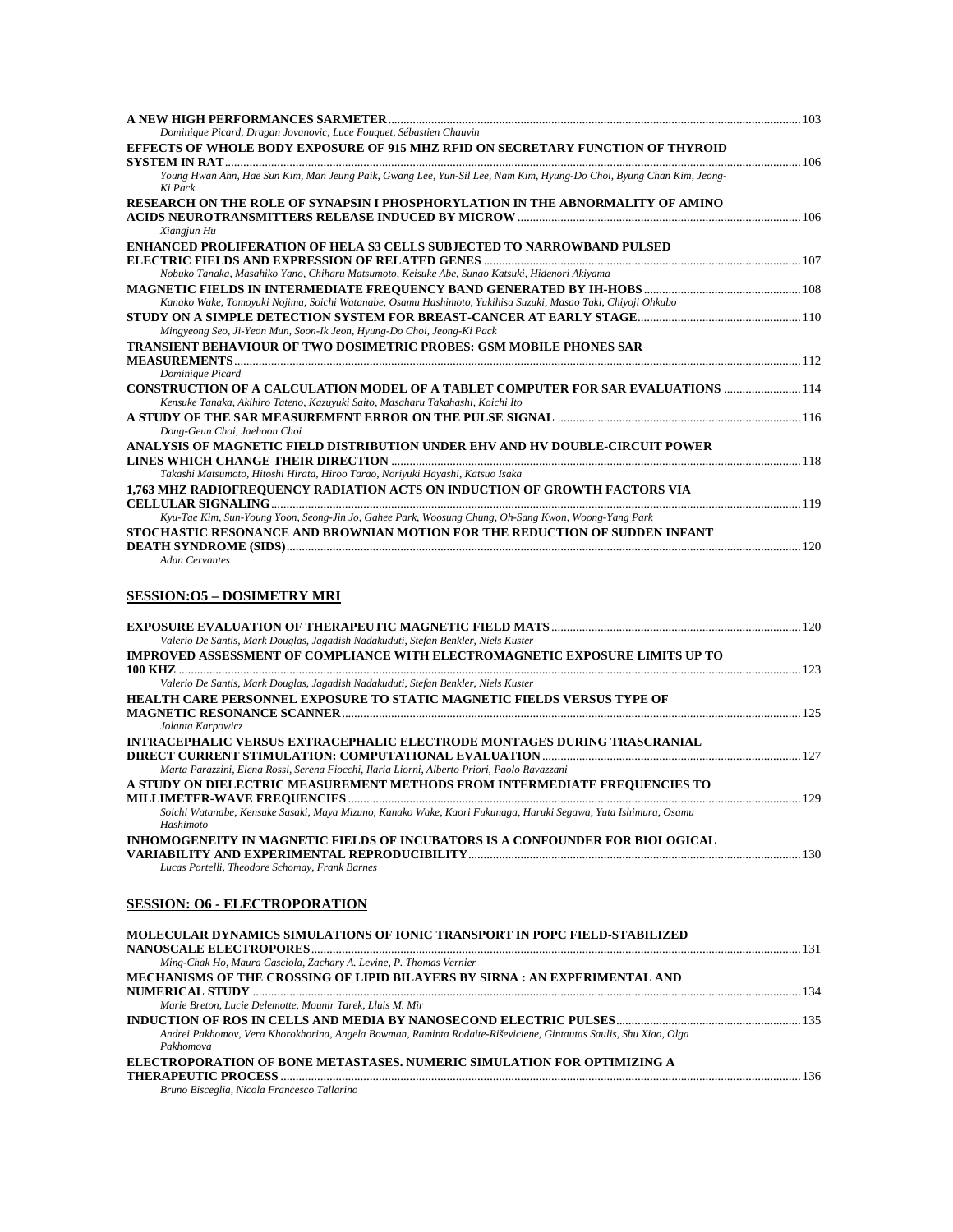| POTENTIATION OF ELECTROPORATIVE DRUG UPTAKE AND CELL KILLING BY A SPLIT-DOSE                                                                                                                       |  |
|----------------------------------------------------------------------------------------------------------------------------------------------------------------------------------------------------|--|
| Olga Pakhomova, Betsy Gregory, Andrei Pakhomov<br>VERSATILE MICROELECTRODE ASSEMBLY FOR NANOSECOND PULSE DELIVERY TO CELL                                                                          |  |
| Yu-Hsuan Wu, Delia Arnaud-Cormos, Maura Casciola, Philippe Leveque, Jason M. Sanders, P. Thomas Vernier                                                                                            |  |
| <b>SESSION: O7 - IN-VIVO</b>                                                                                                                                                                       |  |
| EFFECT OF CHRONIC EXPOSURE TO RADIOFREQUENCY ELECTROMAGNETIC FIELDS ON ENERGY                                                                                                                      |  |
| Amandine Pelletier, Rene De Seze, Stéphane Delanaud, Gyorgy Thuroczy, Véronique Bach, Jean-Pierre Libert, Nathalie Loos                                                                            |  |
| THE CONTINUOUS EXPOSURE OF 60 HZ MAGNETIC FIELDS ON TESTICULAR FUNCTION IN                                                                                                                         |  |
|                                                                                                                                                                                                    |  |
| Hee-Sung Kim, Hye-Jin Jang, Sang-Kon Lee, Byung-Jae Park, Moon-Koo Chung, Sung Ho Myung, Nam Kim, Yoon-Myoung<br>Gimm, Yoon-Won Kim                                                                |  |
| NOCICEPTIVE BEHAVIOUR IN MICE IS AFFECTED BY EXPOSURE TO WEAK ELFMF: 33 NT AT 30 HZ  143                                                                                                           |  |
| Frank Prato, John Robertson, Dawn Desjardins-Holmes, Lynn Keenliside, Janice Demoor, Robert Stodilka, Alex Thomas                                                                                  |  |
| Myles Capstick, Yijian Gong, Niels Kuster                                                                                                                                                          |  |
|                                                                                                                                                                                                    |  |
| <b>SESSION: 08 – HUMAN &amp; CLINICAL</b>                                                                                                                                                          |  |
|                                                                                                                                                                                                    |  |
| Min Kyung Kwon, Joon Yul Choi, Sung Kean Kim, Tae Keun Yoo, Deok Won Kim                                                                                                                           |  |
| THRESHOLD FOR A SYSTEMATIC NEUROPHYSIOLOGICAL RESPONSE TO 50 AND 60 HZ MAGNETIC                                                                                                                    |  |
| Alexandre Legros, Julien Modolo, Daniel Goulet, Michel Plante, Martine Souques, Francois Deshamps, Frank Prato, Jacques                                                                            |  |
| Lambrozo, Alex Thomas                                                                                                                                                                              |  |
| MODULATION OF THE SKIN VASOCONSTRICTOR TONE BY 900 MHZ GSM RADIOFREQUENCY                                                                                                                          |  |
| Nathalie Loos, Rene De Seze, Valérie Brenet-Dufour, Rania Ghosn, Sophie Liabeuf, Brahim Selmaoui, Gyorgy Thuroczy                                                                                  |  |
| ACUTE EXPOSURE TO MOBILE PHONE AND ASSESSMENT OF INTERNAL CEREBRAL                                                                                                                                 |  |
|                                                                                                                                                                                                    |  |
| Rania Ghosn, Gyorgy Thuroczy, Nathalie Loos, Valérie Brenet-Dufour, Sophie Liabeuf, Rene De Seze, Brahim Selmaoui<br>EFFECT OF PULSED GSM 900 MHZ EXPOSURE ON POLYSOMNOGRAPHY BASED SLEEP QUALITY: |  |
|                                                                                                                                                                                                    |  |
| Heidi Danker-Hopfe, Peter Anderer, Hans Dorn, Thomas Bolz, Cornelia Sauter                                                                                                                         |  |
| <b>SESSION: PLENARY 3 – RISK COMMUNICATION</b>                                                                                                                                                     |  |
|                                                                                                                                                                                                    |  |
|                                                                                                                                                                                                    |  |
| Ray Kemp<br>ANALYSIS OF MEDIA COMMENT ON THE EMF HEALTH DEBATE AND BASE STATION                                                                                                                    |  |
|                                                                                                                                                                                                    |  |
| Roslyn Young                                                                                                                                                                                       |  |
| ADDRESSING COMMUNITY CONCERNS ABOUT MOBILE PHONE INFRASTRUCTURE USING AN                                                                                                                           |  |
| Ray McKenzie, Mike Wood, Howard Game, Trudy Schmidt                                                                                                                                                |  |
| Peter Wiedemann                                                                                                                                                                                    |  |
| <b>SESSION: PB - POSTER SESSION B + MORNING REFRESHMENTS</b>                                                                                                                                       |  |
|                                                                                                                                                                                                    |  |
| Zaher Mahfouz, Azeddine Gati, David Lautru, Joe Wiart, Victor Fouad                                                                                                                                |  |
|                                                                                                                                                                                                    |  |
| Toshitaka Ikehara, Mutsumi Aihara, Zehong Su, Akira Takahashi, Masatake Akutagawa, Yohsuke Kinouchi                                                                                                |  |
| Zaher Mahfouz, Azeddine Gati, David Lautru, Joe Wiart, Victor Fouad                                                                                                                                |  |
| MICROWAVE DISINFESTATIONS OF BIOLOGICAL PESTS. STRUCTURAL INVESTIGATION ON                                                                                                                         |  |
| Alexandra Albunia, Bruno Bisceglia, Francesco Chiadini, Alfonso Grassi, Antonio Scaglione                                                                                                          |  |
| CARDIO-RESPIRATORY CHANGES BY 60 HZ MAGNETIC FIELDS IN ADULTS AND TEENAGERS 168                                                                                                                    |  |
| Sung Kean Kim, Min Kyung Kwon, Jae Lim Choi, Tae Keun Yoo, Deok Won Kim                                                                                                                            |  |
| Masachika Ishizaki, Yuhsuke Manabe, Mutsumi Aihara, Akira Takahashi, Masatake Akutagawa, Takahiro Emoto, Yohsuke                                                                                   |  |
| Kinouchi, Toshitaka Ikehara                                                                                                                                                                        |  |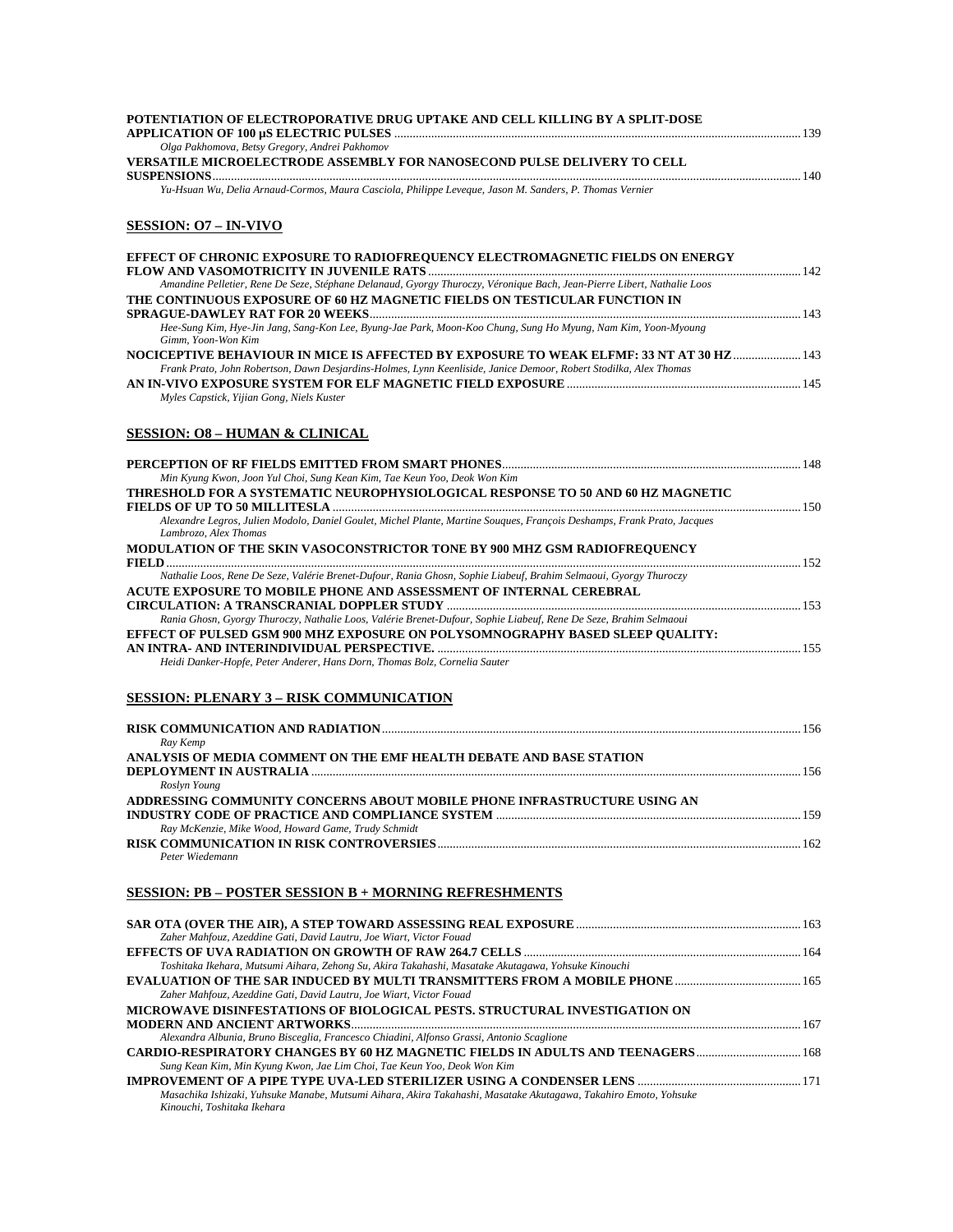| Zhengping Yu, Zhou Zhou, Lei Zhang, Guangbin Zhang, Min Zhong<br>MEASUREMENT OF PUBLIC EXPOSURE TO ELECTROMAGNETIC FIELDS IN AN URBAN AREA IN                                                                                                                             |  |
|---------------------------------------------------------------------------------------------------------------------------------------------------------------------------------------------------------------------------------------------------------------------------|--|
|                                                                                                                                                                                                                                                                           |  |
| Lei Zhang, Zhou Zhou, Yuan Wang, Xiaobo Shi, Guangbin Zhang, Zhengping Yu                                                                                                                                                                                                 |  |
| SAR VARIATIONS IN WIRELESS DATA COMMUNICATION TERMINALS CAUSED BY HOST DEVICES  174<br>Teruo Onishi                                                                                                                                                                       |  |
| EFFECTS ON DNA DAMAGE BY 60-HZ ELECTROMAGNETIC FIELD EXPOSURE IN COMBINATION                                                                                                                                                                                              |  |
| Yeung Bae Jin, Seo-Hyun Choi, Jae-Seon Lee, Jong-Il Choi, Ju-Woon Lee, Seung-Cheol Hong, Sung Ho Myung, Yun-Sil Lee<br>A CASE STUDY FOR APPLICATION ON ELF-EMFS RISK COMMUNICATION PROGRAM IN KOREA  176<br>Yoon-Shin Kim, Yong-Sung Cho, Seung-Cheol Hong, Dae-Young Joo |  |
| MODULATION OF HYDROGEN PEROXIDE PRODUCTION IN CELLULAR SYSTEMS BY LOW LEVEL                                                                                                                                                                                               |  |
| Carlos Martino, Pablo Castello                                                                                                                                                                                                                                            |  |
| EFFECT OF TISSUE CONDUCTIVITY ON INTERNAL BODY RESISTANCES OF NUMERICAL HUMAN                                                                                                                                                                                             |  |
| Hiroo Tarao, Noriyuki Hayashi, Leena Korpinen, Jarold A. González, Takashi Matsumoto, Katsuo Isaka<br>EFFECTS OF WI-FI EXPOSURE ON THE BLOOD-BRAIN BARRIER AND MOLECULAR MARKERS IN                                                                                       |  |
|                                                                                                                                                                                                                                                                           |  |
| Isabelle Lagroye, Hiroshi Masuda, Nathalie Macrez, Nathalie Biendon, Florence Poulletier De Gannes, Emmanuelle Haro, Gilles<br>Ruffie, Murielle Taxile, Jean-Luc Morel, Annabelle Hurtier, Bernard Veyret, Bruno Bontempi                                                 |  |
|                                                                                                                                                                                                                                                                           |  |
| Josette Gallant, Hughes Nappert<br>EFFECT OF 1.8 GHZ RF RADIATION ON THE UBIQUITIN-RELATED PROTEIN EXPRESSION IN THE                                                                                                                                                      |  |
|                                                                                                                                                                                                                                                                           |  |
| Yibo Yu, Yidong Zhang, Jiliang He, Deqiang Lu, Ke Yao                                                                                                                                                                                                                     |  |
| Shinya Moriyama, Kazunori Mitsutake, Yumi Kishita, Sunao Katsuki, Hidenori Akiyama                                                                                                                                                                                        |  |
| <b>INVERSE FIELD-BASED APPROACH FOR THE EVALUATION OF ELECTROMAGNETIC FIELDS AND</b>                                                                                                                                                                                      |  |
| Jin Jin, Feng Liu, Ewald Weber, Stuart Crozier                                                                                                                                                                                                                            |  |
| EFFECTS OF ABDOMINAL LOCAL EXPOSURE OF INTERMEDIATE FREQUENCY (21KHZ) MAGNETIC                                                                                                                                                                                            |  |
| Akira Ushiyama, Shin Ohtani, Machiko Maeda, Yuki Hirai, Yukihisa Suzuki, Keiji Wada, Naoki Kunugita, Chiyoji Ohkubo<br>IMPACTS OF ARBITRARY RADIOFREQUENCY EXPOSURE RESTRICTIONS ON OPERATION OF                                                                          |  |
| Jack Rowley, Peter Zollman, Brent Gerstle, Lars-Eric Larsson                                                                                                                                                                                                              |  |
| MICROWAVE TREATMENT OF LYCOPERSICON ESCULENTUM L. CYTOLOGICAL AND                                                                                                                                                                                                         |  |
| Anna Maria Bellone, Bruno Bisceglia, Stefano Castiglione, Francesco Chiadini, Angela Cicatelli, Desirèe Galizia, Michele<br>Grimaldi, Antonio Scaglione                                                                                                                   |  |
| ANALYSIS OF ION INFLUX AND EXPRESSION OF CERAMIDE IN HELA S3 CELLS SUBJECTED TO                                                                                                                                                                                           |  |
|                                                                                                                                                                                                                                                                           |  |
| Keisuke Abe, Masahiko Yano, Kazunori Mitsutake, Misako Yano, Masaya Morodomi, Sunao Katsuki, Hidenori Akiyama<br><b>COMPARISON THE PORTABLE SERVICE PLATFORMS INFLUENCE TO ELECTRIC FIELD EXPOSURE</b>                                                                    |  |
|                                                                                                                                                                                                                                                                           |  |
| Rauno Pääkkönen, Harri Kuisti, Jarold A. González, Hiroo Tarao, Fabriziomaria Gobba, Leena Korpinen                                                                                                                                                                       |  |
| Lyn McLean                                                                                                                                                                                                                                                                |  |
| FUZZY NEAR FIELD PATTERNS OF THE RESPONSE OF MC3T3-E1 CELL LINE UPON THE                                                                                                                                                                                                  |  |
|                                                                                                                                                                                                                                                                           |  |
| Shen Cherng, Hsien-Chiao Teng                                                                                                                                                                                                                                             |  |
| Moyra Black, David Black                                                                                                                                                                                                                                                  |  |
| STUDY ON POWER FREQUENCY MAGNETIC FIELD MITIGATION METHOD BASED ON PASSIVE                                                                                                                                                                                                |  |
| Byeongyoon Lee, Yeungyu Cho, Sung Ho Myung, Dongil Lee, Yunseog Lim, Sangyun Lee                                                                                                                                                                                          |  |
|                                                                                                                                                                                                                                                                           |  |
| Juneseok Lee, Soonyong Lee, Kyeol Kwon, David Ireland, Jaehoon Choi                                                                                                                                                                                                       |  |
| THE POWER UTILITIES OF A 154KV SUBSTATION AND OF MAGNETIC-FIELD EMISSIONS IN THE                                                                                                                                                                                          |  |
| Seung-Cheol Hong, Yeonjun Jeong, Gi Young Kim, Chun In Ae, Yun Jin Lee, Sung Ho Myung, Yoon-Shin Kim                                                                                                                                                                      |  |
| <b>CHANGES IN SEX RATIO OF MENINGIOMA: HAS FEMALE RISK INCREASED FOR MENINGIOMA</b>                                                                                                                                                                                       |  |
| L. Lloyd Morgan, Devra Davis, Michael Kundi                                                                                                                                                                                                                               |  |
| DESIGN AND SAR ANALYSIS OF DUAL PATCH MONOPOLE ANTENNA FOR MOBILE                                                                                                                                                                                                         |  |
|                                                                                                                                                                                                                                                                           |  |
| Joo-Hun Yang, Seungwoo Lee, Nam Kim                                                                                                                                                                                                                                       |  |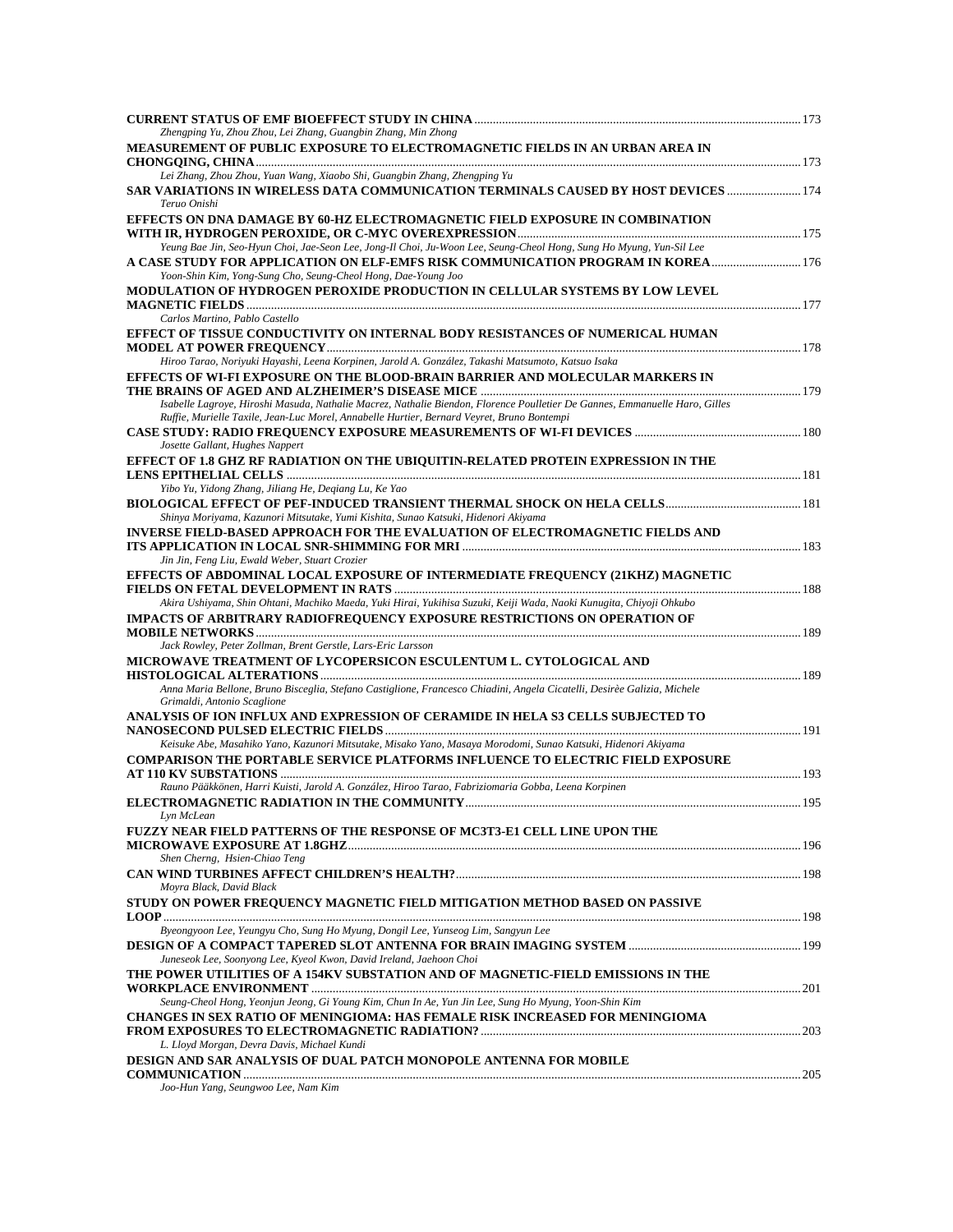| <b>CHARACTERIZATION OF ELF-MF EMISSION FROM SOLAR ELECTRIC GENERATION SYSTEM 207</b>                                                                                                                                  |  |
|-----------------------------------------------------------------------------------------------------------------------------------------------------------------------------------------------------------------------|--|
| Gi Young Kim, Yeonjun Jeong, Yun Jin Lee, Chun In Ae, Dae-Young Joo, Yoon-Shin Kim, Seung-Cheol Hong                                                                                                                  |  |
| Bruno Bisceglia<br>A MEASUREMENT OF EMF DISTRIBUTIONS USING FREEHAND SCANNING METHOD BY WIIMOTE 210                                                                                                                   |  |
| Ken Sato, Hiroaki Kawata, Yoshinori Kashimura, Yoshitsugu Kamimura                                                                                                                                                    |  |
| The Hong Phong Nguyen, Yury Shamis, Rodney Croft, Russell J. Crawford, Elena P. Ivanova<br>THE RELATIONSHIP BETWEEN COGNITION FUNCTION AND HIPPOCAMPUS STRUCTURE AFTER                                                |  |
| Rui-Yun Peng, Li Zhao, Guo-Shan Yang                                                                                                                                                                                  |  |
| Hyun-Bong Kim, Wan Ki Kim, Yeong-Su Lee, Dong-Seong Lee, Jin-Young Kwon<br>ANALYSIS OF ELECTRONIC EQUIPMENT USED FOR INTENTIONAL ELECTROMAGNETIC                                                                      |  |
| Stefan Kampusch, Andreas Weinfurter, Franco Fresolone, Georg Neubauer                                                                                                                                                 |  |
| Tae-Young Kim, Jeong-Ill Hwang, Geun-Taek Yeo, Yun-Seog Lim, Sang-Yun Lee                                                                                                                                             |  |
| ANALYSIS OF THE ACTIVITY OF NEURONAL NETWORKS EXPOSED TO THE GSM-1800 SIGNAL 219<br>Daniela Moretti, Noëlle Lewis, André Garenne, Florence Poulletier De Gannes, Emmanuelle Haro, Isabelle Lagroye, Bernard<br>Veyret |  |
| ELECTRIC & MAGNETIC FIELDS STANDARDS & GUIDELINES - COMPLIANT ASSESSMENT                                                                                                                                              |  |
| Thanh Dovan<br>STUDIES ON UNCERTAINTY AND CALIBRATION OF SAR MEASUREMENTS FOR WIRELESS                                                                                                                                |  |
| Lira Hamada, Yukihiro Miyota, Hideo Kurokawa, Hiroyuki Asou, Soichi Watanabe, Katsumi Fujii, Yasushi Matsumoto                                                                                                        |  |
| Lucas Portelli, Aditya Kausik, Frank Barnes<br>INFLUENCE OF THE DIELECTRIC PROPERTIES OF THE TISSUE EQUIVALENT LIQUID ON THE                                                                                          |  |
| Dominique Picard                                                                                                                                                                                                      |  |
| ASSESSING INDUSTRY WORKERS EXPOSURE TO NON-UNIFORM MAGNETIC FIELD BY                                                                                                                                                  |  |
| Jolanta Karpowicz, Patryk Zradzinski, Krzysztof Gryz                                                                                                                                                                  |  |
| SESSION: PLENARY 4 – WINDFARMS AND PUBLIC HEALTH                                                                                                                                                                      |  |
| David Black                                                                                                                                                                                                           |  |
| <b>SESSION: 009 - ELF DOSIMETRY</b>                                                                                                                                                                                   |  |
| CALCULATED INDUCED ELECTRIC FIELDS AND CURRENT DENSITIES IN CHILD HEAD MODELS                                                                                                                                         |  |
| Richard Findlay, Peter Dimbylow, Carolina Calderon, Myron Maslanyj<br><b>DOSIMETRIC AND EXPOSURE REFERENCE LEVELS IN GUIDELINES/STANDARDS FOR LOW-</b>                                                                |  |
| Thanh Dovan, Robert Kavet, Akimasa Hirata                                                                                                                                                                             |  |
| <b>EXPOSURE PROFILES FROM PERSONAL MEASUREMENTS OF RADIOFREQUENCY</b>                                                                                                                                                 |  |
| John Bolte, Tessa Eikelboom<br>Marie-Christine Gosselin, Sven Kuehn, Niels Kuster                                                                                                                                     |  |
| <u>SESSION: 010 – POLICY + ELF EPI</u>                                                                                                                                                                                |  |
|                                                                                                                                                                                                                       |  |
| THE RELATIONSHIP OF RESIDENTIAL MAGNETIC FIELDS TO CONTACT VOLTAGES IN U.S.<br>Robert Kavet                                                                                                                           |  |
| RISK COMMUNICATION STRATEGIES AND IMPLEMENTATION: KEY LESSONS FROM AUSTRALIAN                                                                                                                                         |  |
| Ray Kemp                                                                                                                                                                                                              |  |
| CANCER RISK IN THE POPULATIONS NEAR POWER LINES - A CORRELATION STUDY IN KOREA 237<br>Yoon-Ok Ahn, Yoon-Myoung Gimm, Seung-Cheol Hong, So-Hee Park                                                                    |  |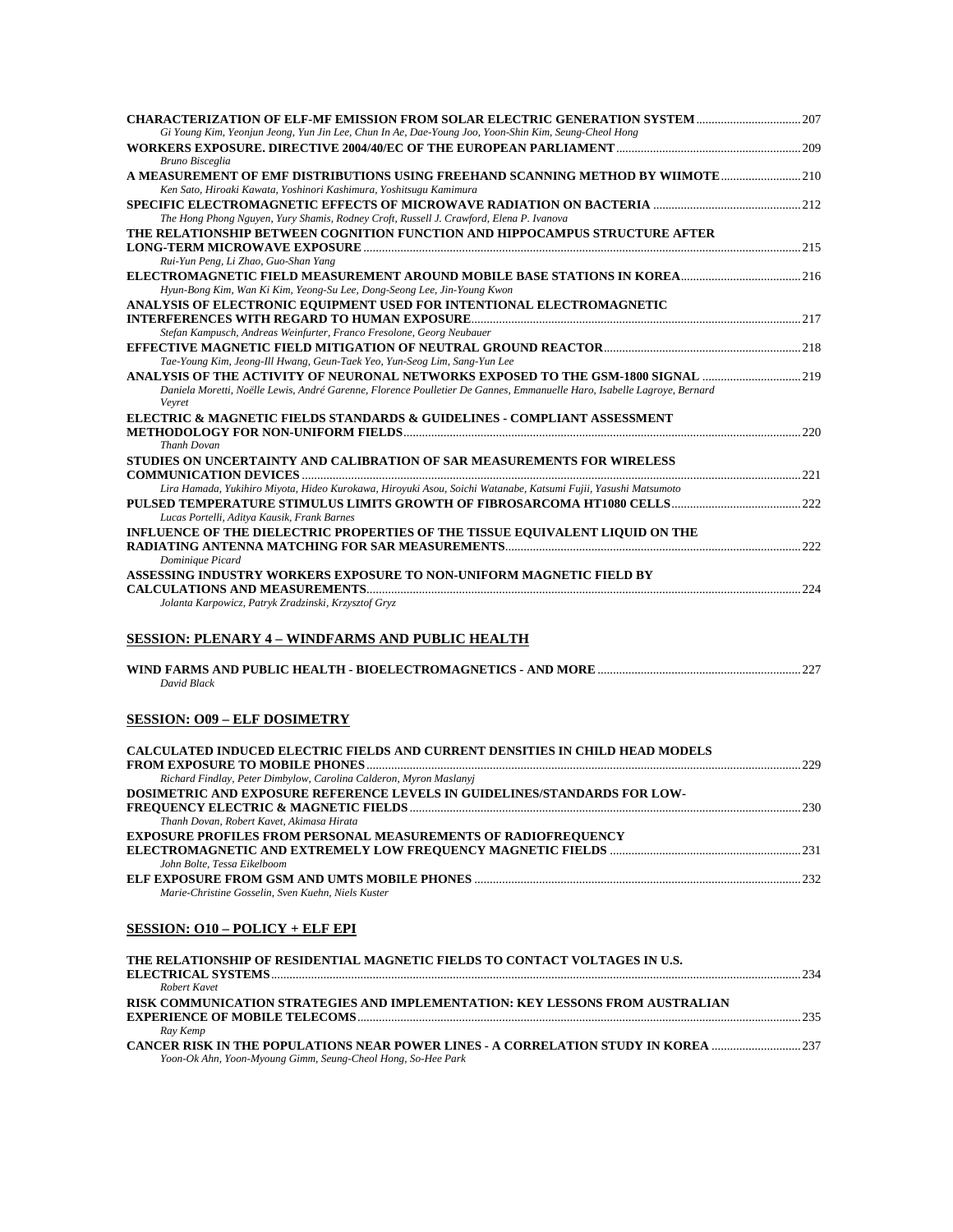# **SESSION: O11 – ELF/IF/PULSED**

| Jagadish Nadakuduti, Mark Douglas, Niels Kuster                                                                                              |  |
|----------------------------------------------------------------------------------------------------------------------------------------------|--|
| STUDY ON THE INDUCED ELECTRIC FIELDS IN A BIOLOGIC OBJECT BY ONLY INCIDENT                                                                   |  |
|                                                                                                                                              |  |
| Sangwook Park, Kanako Wake, Soichi Watanabe                                                                                                  |  |
| CALCULATING THE INDUCED ELECTRIC FIELDS IN DEEP BRAIN REGIONS BY TWO SEPARATE                                                                |  |
|                                                                                                                                              |  |
| Mai Lu, Shoogo Ueno                                                                                                                          |  |
| <b>SESSION: 012 – IN-VITRO (ELF)</b>                                                                                                         |  |
|                                                                                                                                              |  |
| Yunyun Shen, Kan Zhu, Qingfeng Chen, Qian Cheng, Zhengping Xu, Qunli Zeng                                                                    |  |
| EFFECTS OF EXTREMELY LOW-FREQUENCY ELECTROMAGNETIC FIELDS ON MOUSE                                                                           |  |
|                                                                                                                                              |  |
| Claudio Grassi, Lucia Leone, Roberto Piacentini, Daniele Mezzogori, Saviana Barbati, Alessia Mastrodonato, Salvatore Zaffina,<br>Maria Podda |  |
| EFFECTS OF EXTREMELY LOW-FREQUENCY MAGNETIC EXPOSURE ON PATHOGENESIS OF                                                                      |  |
| Cheng Zhang, Li Yue, Chao Wang, Tao Song                                                                                                     |  |
| <b>SESSION: 013 - RF DOSIMETRY - ABSORPTION I</b>                                                                                            |  |
| TEMPERATURE ELEVATION IN HUMAN FETUSES AT 13 WEEKS, 18WEEKS, AND 26WEEKS OF                                                                  |  |
|                                                                                                                                              |  |
| Akihiro Tateno, Kazuyuki Saito, Tomoaki Nagaoka, Soichi Watanabe, Masaharu Takahashi, Koichi Ito                                             |  |
| INFLUENCE OF THE INCIDENT ANGLE OF SINGLE PLANE-WAVES ON THE ORGAN SPECIFIC                                                                  |  |
|                                                                                                                                              |  |
| Arno Thielens, Gunter Vermeeren, Wout Joseph, Luc Martens                                                                                    |  |
|                                                                                                                                              |  |
| Arno Thielens, Gunter Vermeeren, Divya Kurup, Wout Joseph, Luc Martens                                                                       |  |
| MEASUREMENT OF THE ELECTROMAGNETIC FIELD EXPOSURE IN INDOOR ENVIRONMENTS BY                                                                  |  |
| Gunter Vermeeren, Francis Goeminne, Wout Joseph, Luc Martens                                                                                 |  |
| AUSTINMAN AND AUSTINWOMAN: HIGH FIDELITY, REPRODUCIBLE, AND OPEN-SOURCE                                                                      |  |
|                                                                                                                                              |  |
| Jackson Massey, Cemil Geyik, Natcha Techachainiran, Che-Lun Hsu, Robin Nguyen, Trevor Latson, Madison Ball, Emin Celik, Ali<br>Yilmaz        |  |
| <b>SESSION: 014 - MECHANISM &amp; THEORY I</b>                                                                                               |  |
|                                                                                                                                              |  |
| Juan Carlos Vanegas Acosta, Vito Lancellotti & Peter Zwamborn                                                                                |  |
| EVIDENCE FOR CHANGES IN BRAIN SYNAPTIC PLASTICITY INDUCED BY EXPOSURE TO                                                                     |  |
|                                                                                                                                              |  |
| Julien Modolo, Alex Thomas, Robert Stodilka, Alexandre Legros                                                                                |  |
| AMOEBA GALVANOTAXIS SUPPORTS AN ELECTROMECHANICAL TRANSDUCTION MECHANISM                                                                     |  |
| Francis Hart, John Palisano                                                                                                                  |  |
| A MODEL BASED ON PARAMETRIC AMPLIFICATION FOR WEAK ELECTROMAGNETIC FIELD                                                                     |  |
|                                                                                                                                              |  |
| Chathurika Abeyrathne, Malka Halgamuge, Peter Farrell, Efstratios Skafidas, David Muehsam                                                    |  |
| <b>VERSATILE SIMULATION PLATFORM FOR THE INVESTIGATION OF EM-NEURON INTERACTIONS</b>                                                         |  |
|                                                                                                                                              |  |
| Johanna Wolf, Esra Neufeld, Marie-Christine Gosselin, Niels Kuster                                                                           |  |
| SESSION: ENA – ENA WORKSHOP                                                                                                                  |  |
|                                                                                                                                              |  |
| Chris Zombolas, Andrew Wood                                                                                                                  |  |
| Ray Kemp                                                                                                                                     |  |
| <b>EXTREMELY LOW FREQUENCY (ELF) MAGNETIC FIELDS AND HUMAN HEALTH SINCE THE 2007</b>                                                         |  |
| Mark Elwood                                                                                                                                  |  |